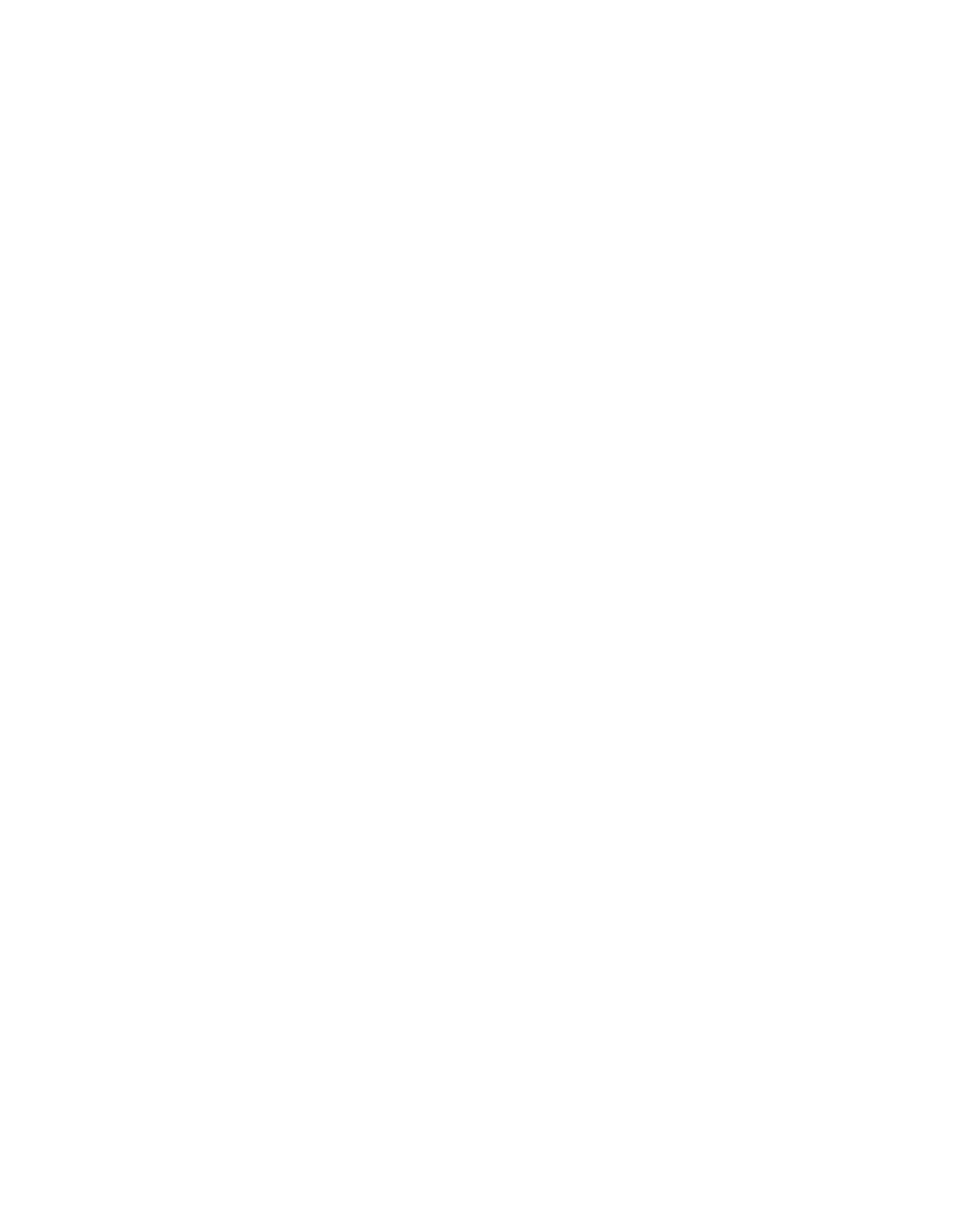### **WARRANTY AND SERVICE**

**CERTIFICATION:** Guildline Instruments Limited certifies that this product was tested and inspected and found to meet its published specifications when it was shipped from the factory.

**WARRANTY:** This product is warranted against defects in materials and workmanship for a period of one year from date of shipment. During the warranty period, Guildline Instruments Limited will, at its option, either repair or replace products that prove to be defective.

**SERVICE:** For warranty service or repair, this product must be returned to the factory. The buyer shall prepay shipping charges to Guildline Instruments Limited and Guildline Instruments Limited shall pay surface shipping to the buyer. Permission must be obtained from the factory for warranty repair returns.

**LIMITATIONS:** The foregoing warranty shall not apply to defects resulting from improper or inadequate maintenance by the buyer, or unauthorized modifications or misuse.

Neither Guildline Instruments Limited nor any of its employees shall be liable for any direct or indirect, special, incidental or consequential damages arising out of the use of this product.

#### **No other warranty is expressed or implied.**

#### **SAFETY PRECAUTIONS**

This product has been designed and tested in accordance with IEC1010-1 / EN61010-1 including amendment 1 (1995) for insulation category II use. Use of this equipment in a manner not specified could result in personal injury.

**AC POWER SOURCE:** This product is intended to operate from an AC power source that will apply not more than 264 VAC between either of the supply conductors and ground.

**POWER CORD:** Use only the power cord and connector appropriate for the voltage and plug configuration in your country. The cord must contain a safety ground conductor and be connected to a plug that has a connection to earth ground. Use only a power cord that is in good condition.

**SIGNAL INPUT POWER:** Signals applied to the input or output terminals must be limited to levels deemed safe by the IEC/EN specifications. When applied voltages are above 30 volts, the current source must limit the current to not more than 2 milliamps.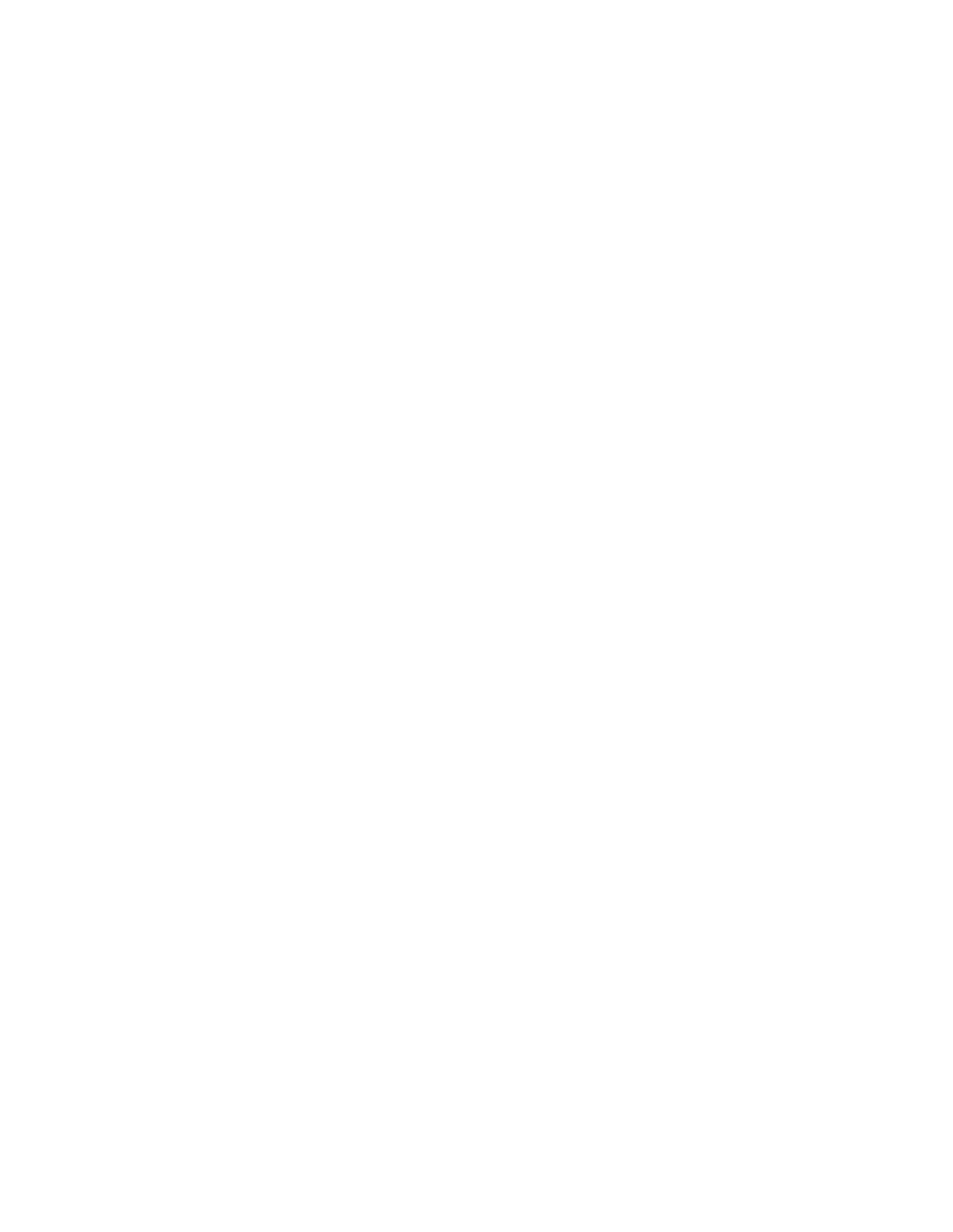# **TABLE OF CONTENTS**

| 1.               |                                                         |         |
|------------------|---------------------------------------------------------|---------|
| 1.1.             |                                                         |         |
| 1.2.             |                                                         |         |
| 1.3.             | TO OBTAIN WARRANTY OR CALIBRATION AND REPAIR SERVICE1-3 |         |
| 1.4.             |                                                         |         |
| 2.               |                                                         |         |
| 2.1.             |                                                         |         |
| 2.2.             |                                                         |         |
| 2.3.             |                                                         |         |
| 3.               |                                                         |         |
| 3.1.             |                                                         |         |
| 3.2.             |                                                         |         |
| 3.3.             |                                                         |         |
| 3.4.             |                                                         |         |
| 3.4.1.           |                                                         |         |
| 3.4.2.           |                                                         |         |
| 3.4.3.<br>3.4.4. |                                                         |         |
| 3.4.5.           |                                                         |         |
| 3.4.6.           |                                                         |         |
| 4.               |                                                         | $4 - 1$ |
| 4.1.             |                                                         |         |
| 4.2.             |                                                         |         |
| 4.3.             |                                                         |         |
| 4.4.             |                                                         |         |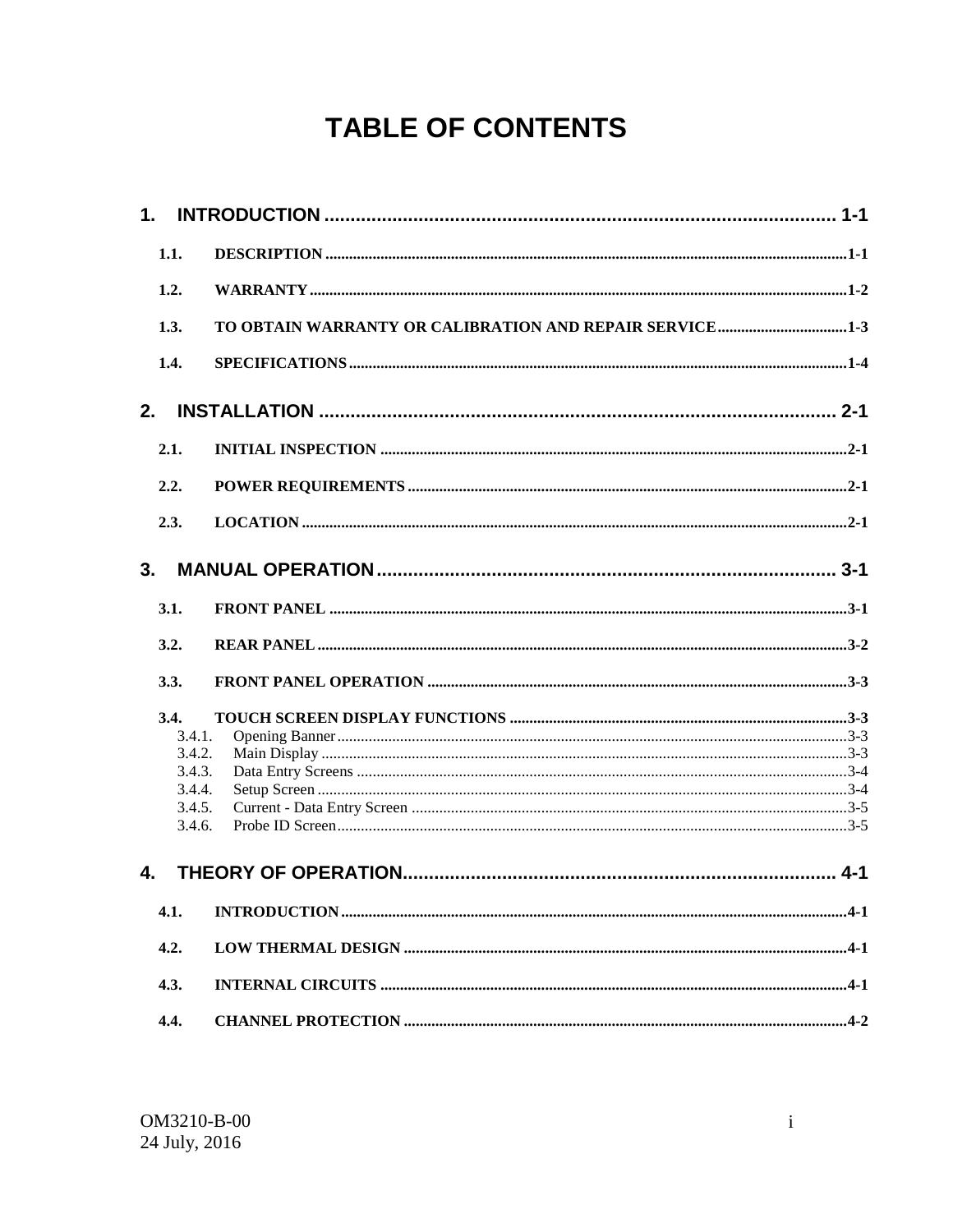| 5.1. |  |
|------|--|
| 5.2. |  |
| 5.3. |  |
| 5.4. |  |
| 6.   |  |
| 6.1. |  |
| 6.2. |  |
|      |  |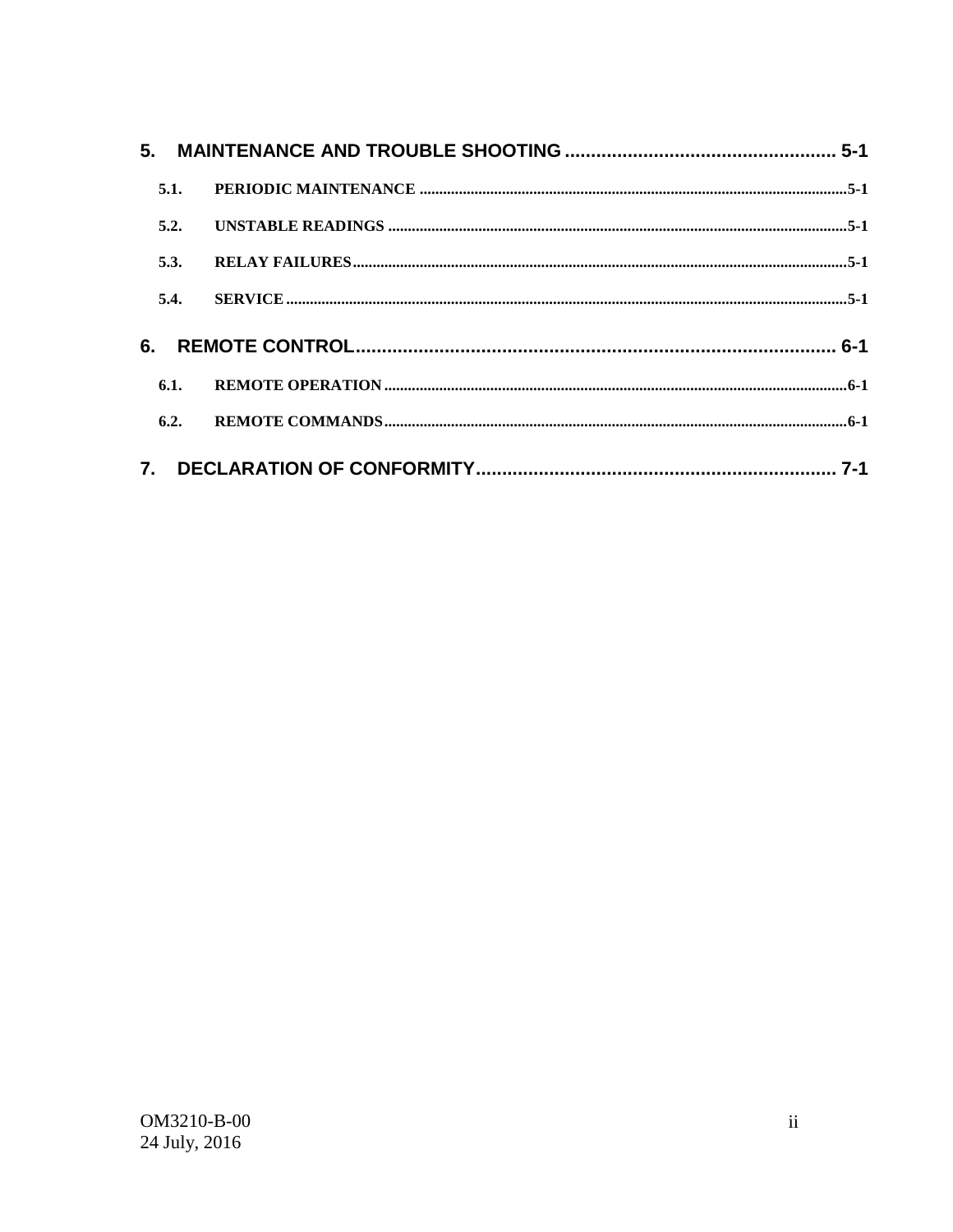# **TABLE OF FIGURES**

| FIGURE 1-1: GUILDLINE MODEL 3210 THERMOMETRY PRE-HEAT AUTO-SWITCH1-1 |  |
|----------------------------------------------------------------------|--|
|                                                                      |  |
|                                                                      |  |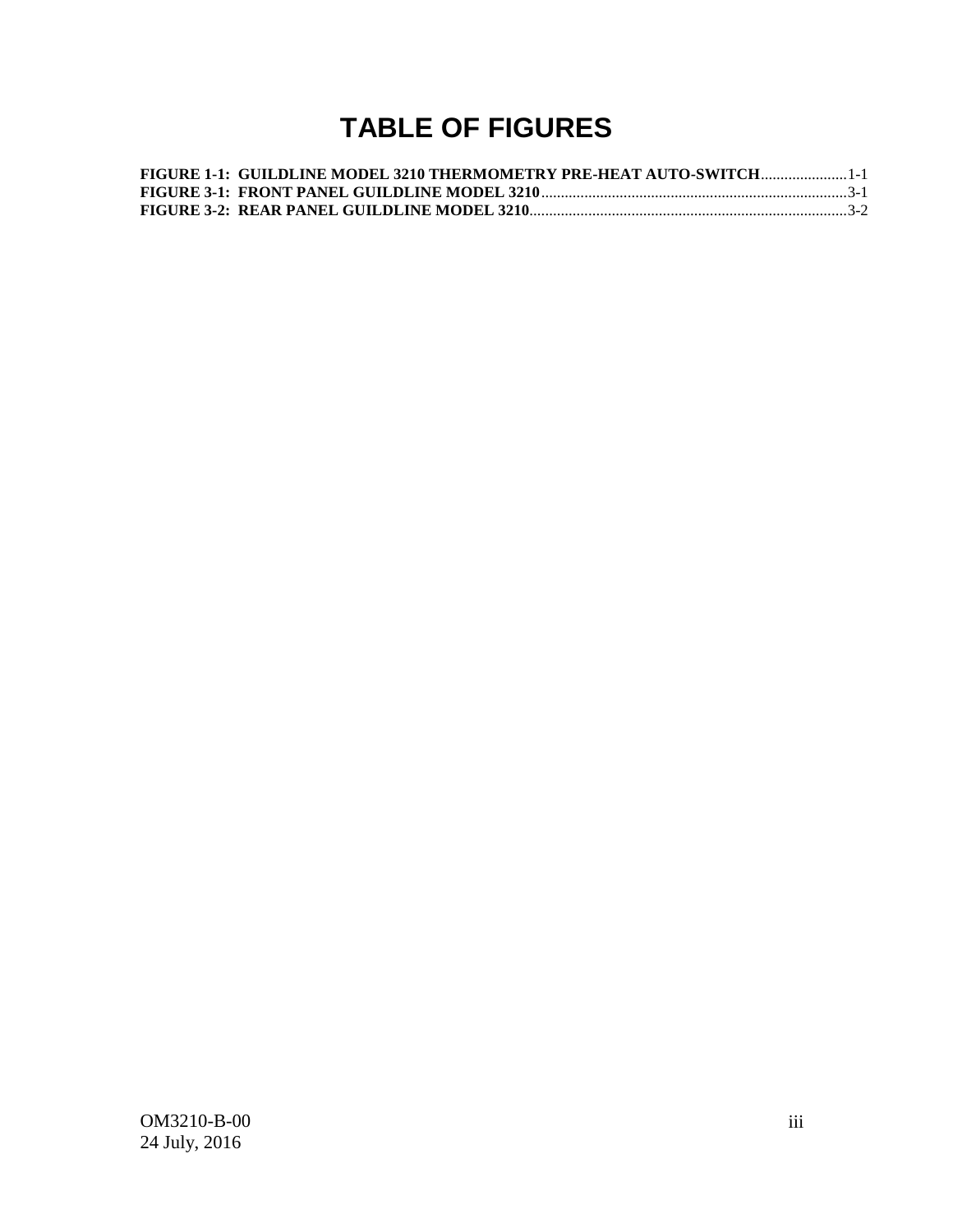

# **1. INTRODUCTION**

#### **1.1. DESCRIPTION**

The Guildline Thermometry Pre-Heat Auto-Switch, with extremely low thermal offsets and independent built in pre-heat current sources, is ideal for automating precision thermometry measurements to sub-ppm accuracy. This versatile Thermometry Pre-Heat Auto-Switch has 8 channels that make it suitable for a wide variety of uses such as fixedpoint thermometry and comparison furnace calibration automation.

Special care has been taken to minimize thermal offsets and current source crosstalk. The switches used are high isolation, low thermal, latching relays requiring only a few millisecond pulses to actuate. Several systems are used to protect the devices connected to the Thermometry Pre-Heat Auto-Switch from being damaged by operator error or Thermometry Pre-Heat Auto-Switch failure. It can be operated from the front panel touch screen or by commands sent over the USB Interface.



**Figure 1-1: Guildline Model 3210 Thermometry Pre-Heat Auto-Switch**

The phone number in the USA and Canada to obtain Product Support, Calibration Service or Replacment Parts is (800) 310-8104.

To Contact Guildline Instruments, the following information is provided.

USA and Canada Telephone: (613) 283-3000 USA and Canada Fax: 1-613-283-6082

Outside US and Canada Telephone:  $+$  [0] [1] 613 283-3000 Outside US and Canada Fax: + [0] [1] 613 283-6082

You can also contact Guildline Instruments Limted via their Email or Website.

Email is: [sales@guildline.com](mailto:sales@guildline.com) Website is: [www.guildline.com](http://www.guildline.com/)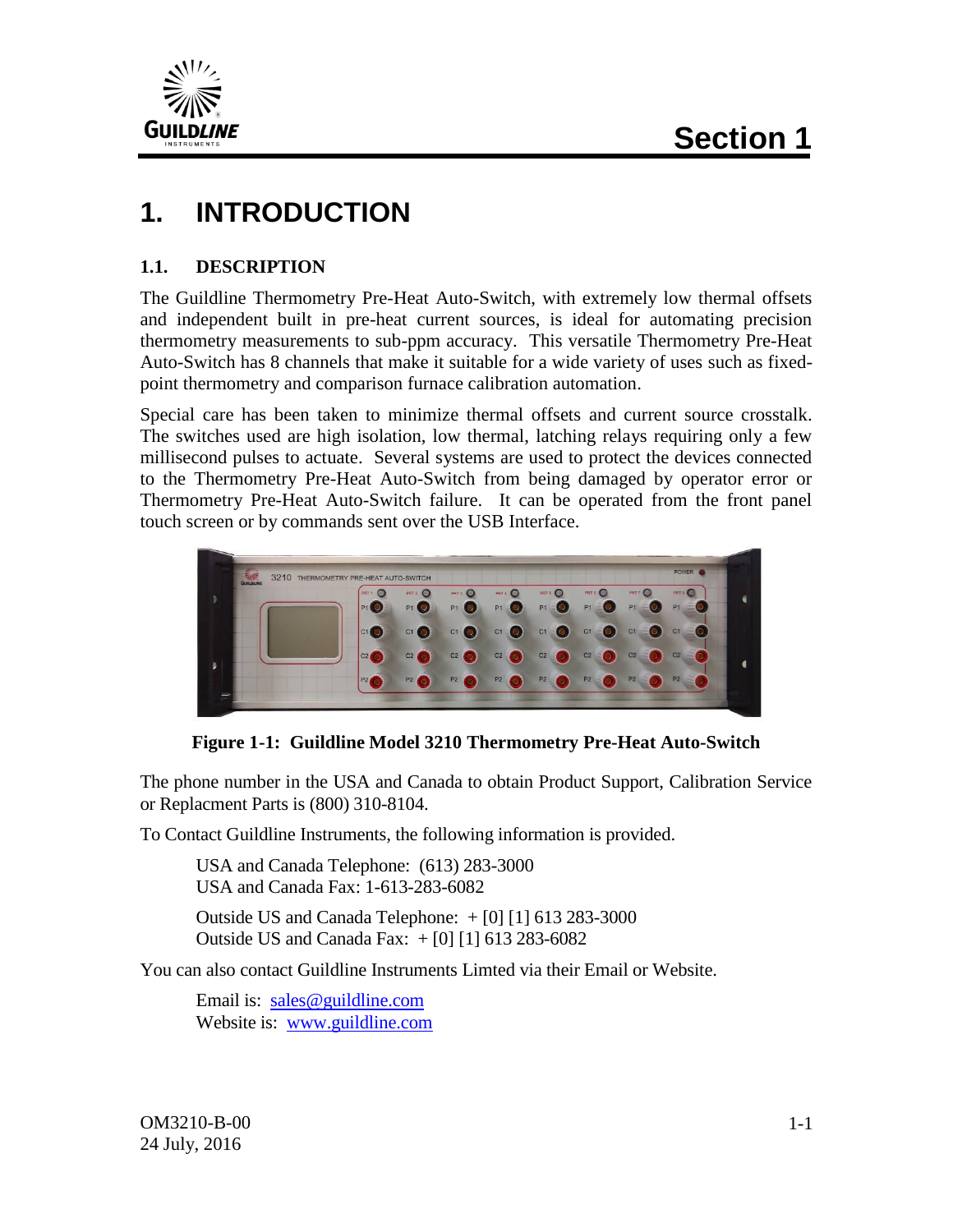

#### **1.2. WARRANTY**

Guildline Instruments warrants its products to be free of defects in manufacture and normal operation for a period of two (2) years from the date of purchase, except as otherwise specified. This warranty applies only in the country of original purchase and only to the original purchaser, who is also the end user. Equipment, which is defective or fails within the warranty period, will be repaired or replaced at our factory without charge at the discretion of Guildline Instruments.

In addition, systems engineered by Guildline Instruments are warranted to be free of defects in overall system operation for a period of two (2) years from the date of receipt by the original purchaser.

Third party system components purchased by Guildline carry the warranty of the original equipment manufacturer and will be accepted for claim by Guildline Instruments at our factory only after warranty authorization by the original manufacturer.

#### **Limitation of Warranty**

Warranty coverage does not apply to equipment which has failed due to misuse, neglect, accident or abnormal conditions of operation or if modifications or repairs have been made without prior authorization of Guildline instruments.

Temperature probes are not warranted against failure due to mechanical shock.

Fuses, lamps and non-rechargeable batteries are not warranted against breakage.

#### **Damage in Shipment to Original Purchaser**

Instrument(s) should be thoroughly inspected immediately on receipt for visible damage. Any damage should be reported to the carrier and further inspection and operational tests should be carried out if appropriate to determine if there is internal damage. Contact Guildline Instruments before returning for repair. The Customer or purchaser must complete all final claims with the carrier.

Regular charges will apply to non-warranty service. External service charges and expenses will be billed at cost plus handling.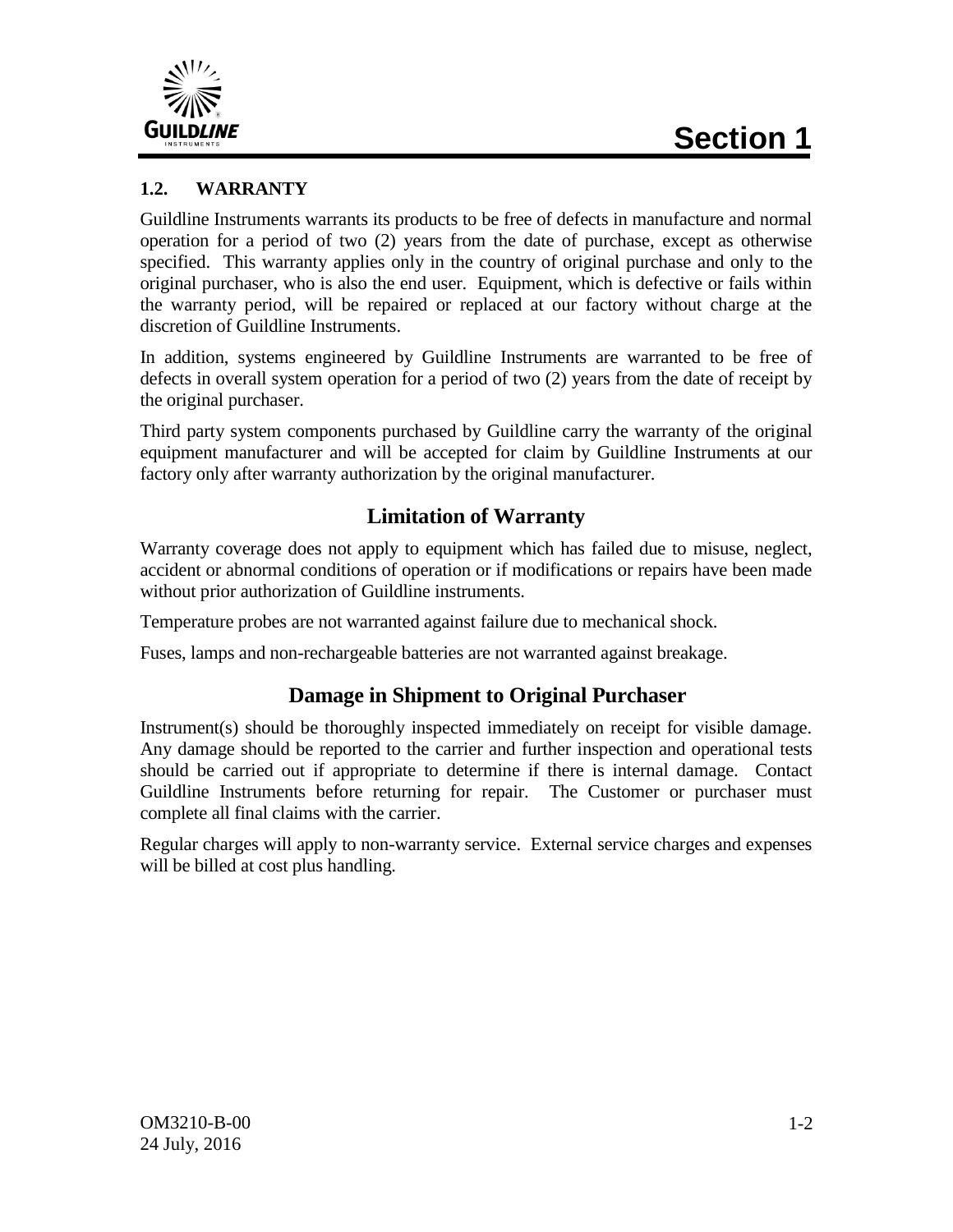

#### **1.3. TO OBTAIN WARRANTY OR CALIBRATION AND REPAIR SERVICE**

**Call for a Return Material Autorization (RMA) number. RMA's are required for all Warranty Returns and/or Calibration and Repair Service Requests.** Telephone, Fax and email addresses to contact Guildline are provided previously.

Guildline Instruments will pay for all warranty costs including shipping to and from the original shipment point. However, if the instrument is purchased within one country and shipped to another, Guildline will only pay for shipping to and from the original ship to country or customer point.

#### **USA Warranty Return Address:**

USA Customers should use the following address to return instruments for warranty service or calibration support.

Guildline Instruments Limited C/O AN Deringer 800 Proctor Avenue Ogdensburg, NY 13669 Mark on the outside of the box: RMA # \_\_\_\_\_\_\_\_\_\_\_\_\_ Model #\_\_\_\_\_\_\_\_\_\_\_\_\_ Serial # The Statement: "Canadian manufactured goods being returned for repair." **For all other countries, including Canada, please ship to**:

Guildline Instruments Limited 21 Gilroy Street, PO Box 99 Smiths Falls, ON K7A 4S9

Mark on the outside of the box:

RMA # \_\_\_\_\_\_\_\_\_\_\_\_\_

Model #\_\_\_\_\_\_\_\_\_\_\_\_\_

Serial #

The Statement: "Canadian manufactured goods being returned for repair."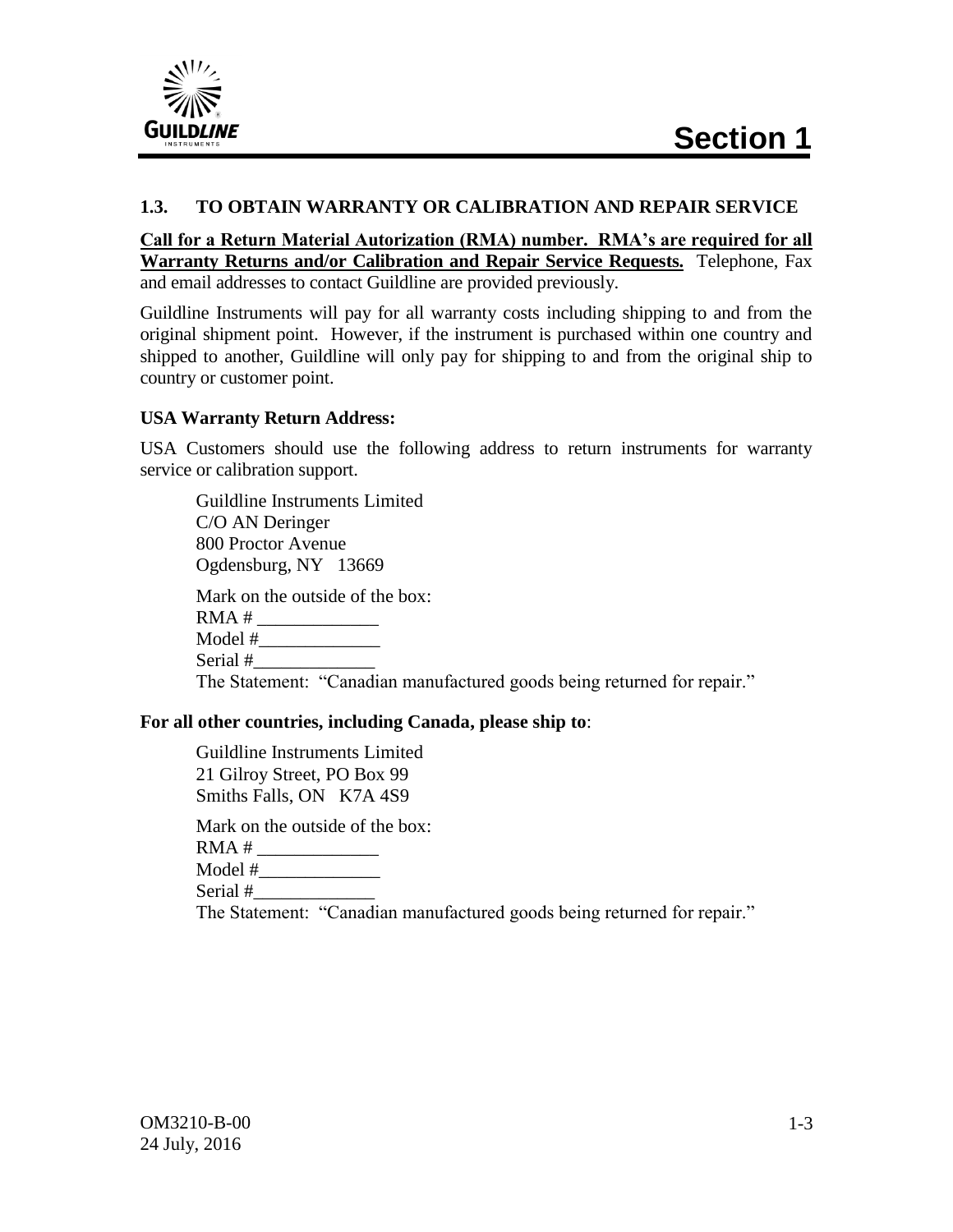

#### **1.4. SPECIFICATIONS**

**NUMBER OF CHANNELS** 8 for Model 3210

#### **THERMOELECTRIC POTENTIALS**

20 nanovolts typical, 50 nanovolts maximum

#### **CURRENT SOURCE(S)**

0 to 150 mA, 8 independent channels Maximum of 800 mA combined output for all 8 channels

#### **ENVIRONMENTAL LIMITS**

Operating:  $10^{\circ}$ C to 40  $^{\circ}$ C up to 80 % relative humidity Storage:  $-20 \degree C$  to 65  $\degree C$  up to 95 % relative humidity

\*\* NOTE: Specifications apply only if temperature is stable within  $1^{\circ}C$ , free of drafts and the relative humidity is below 70 %. Warm the Thermometry Pre-Heat Auto-Switch up for 2 hours minimum.

#### **THERMOMETRY PRE-HEAT AUTO-SWITCH CONTROL**

Local, using front panel touch-screen Remote, via USB (Virtual COM Port)

#### **RELAY CONTACT RATINGS**

Life: greater than 10,000,000 cycles at low levels Current: 150 mA maximum at 10 volts Voltage switched: 10 volts maximum at 1 milliamp Voltage non-switched\*: 100 volts max. (for terminal inputs)

\*CAUTION - reduce current before actuating relays.

NOTE: when applied current is above 2 milli-amps, the current source must limit the voltage to less than 30 volts to meet IEC 1010-1 / EN61010-1 safety requirements.

#### **SIZE**

L x W x H: 420 mm (16.5 in.) x 451 mm (17.7 in.) x 138 mm (5.4 in.)

#### **WEIGHT**

8 channel Thermometry Pre-Heat Auto-Switch: 9.1 kg (20.1 lb.)

#### **LINE POWER**

100 V, 115 V - 127 V, 220 V - 230 V, 240 V, all ± 10 %; 50 - 60 Hz

OM3210-B-00 24 July, 2016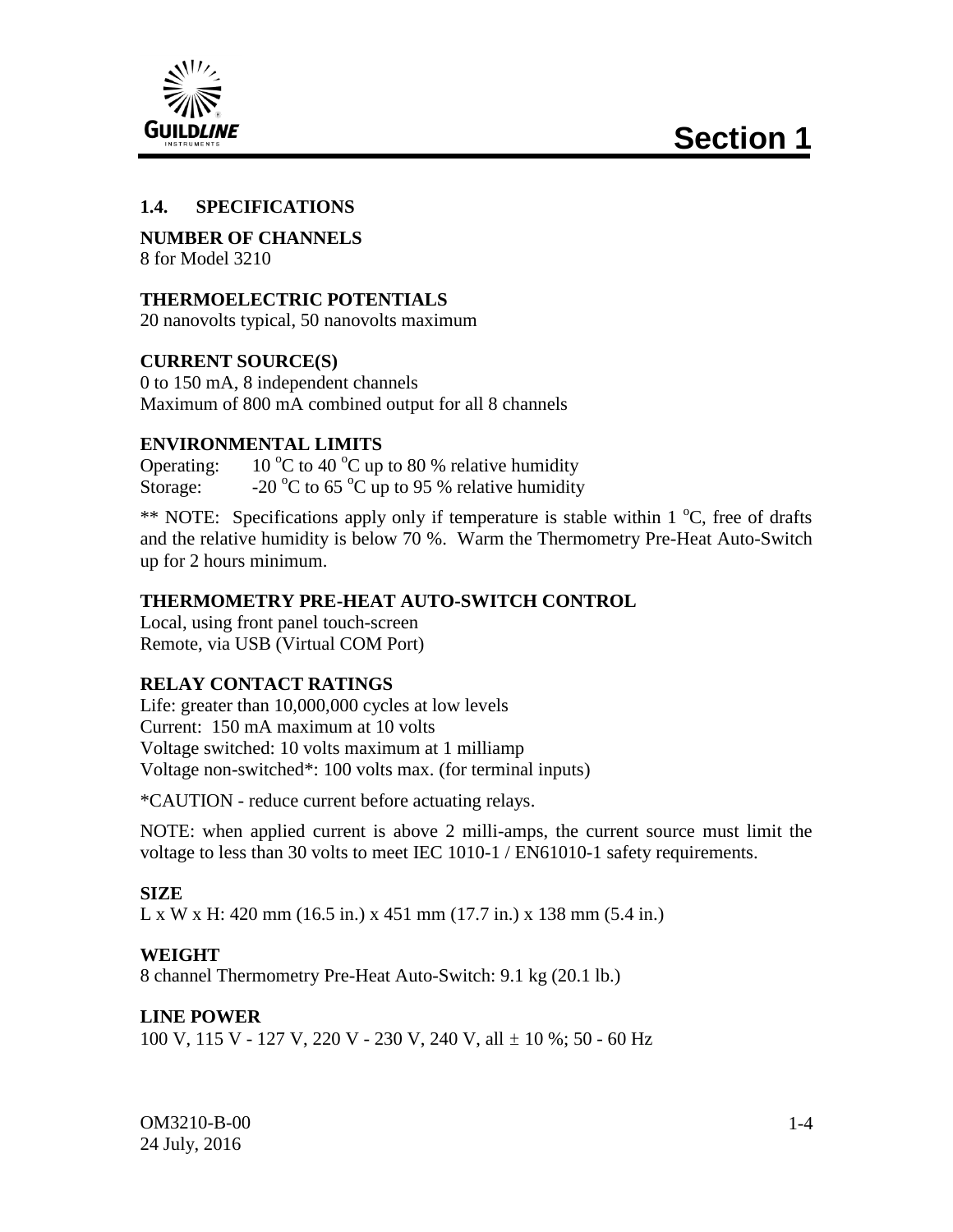

# **2. INSTALLATION**

#### **2.1. INITIAL INSPECTION**

This instrument was carefully inspected both mechanically and electrically before shipment. It should be free of marks and scratches and in perfect electrical order upon receipt.

Unpack the instrument and retain the shipping container until the instrument has been inspected for damage in shipment. If in-shipment damage is observed, notify the carrier and obtain authorization for repairs before returning the instrument to the factory.

#### **2.2. POWER REQUIREMENTS**

The instrument is shipped with a three-wire line cord and must be connected to a grounded 50 to 60 Hz AC power source. This product will operate at between 100 V and 240 V all  $\pm$  10 %.

**WARNING**: BEFORE SWITCHING ON THIS INSTRUMENT, THE PROTECTIVE TERMINAL OF THIS INSTRUMENT MUST BE CONNECTED TO A PROTECTIVE EARTH CONTACT. THE POWER LINE CORD SUPPLIED WILL PROVIDE THE PROTECTIVE GROUNDING WHEN INSERTED INTO A SOCKET OUTLET PROVIDED WITH AN EARTH CONTACT. THE PROTECTIVE ACTION MUST NOT BE NEGATED BY THE USE OF AN EXTENSION CORD OR ADAPTOR WITHOUT A PROTECTIVE GROUNDING CONDUCTOR.

#### **2.3. LOCATION**

To insure optimum performance, the Thermometry Pre-Heat Auto-Switch should be installed in an area having reasonably constant temperature, no strong electrostatic or magnetic fields, and a minimum amount of vibration. The unit should not be located near heating or cooling vents or in direct sunlight. Such locations can cause sudden temperature changes resulting in generation of thermal errors in the measurements. A cloth can be placed over the binding posts on the rear and front panels (and at the connections to your devices) to shield it from drafts to further reduce thermal errors.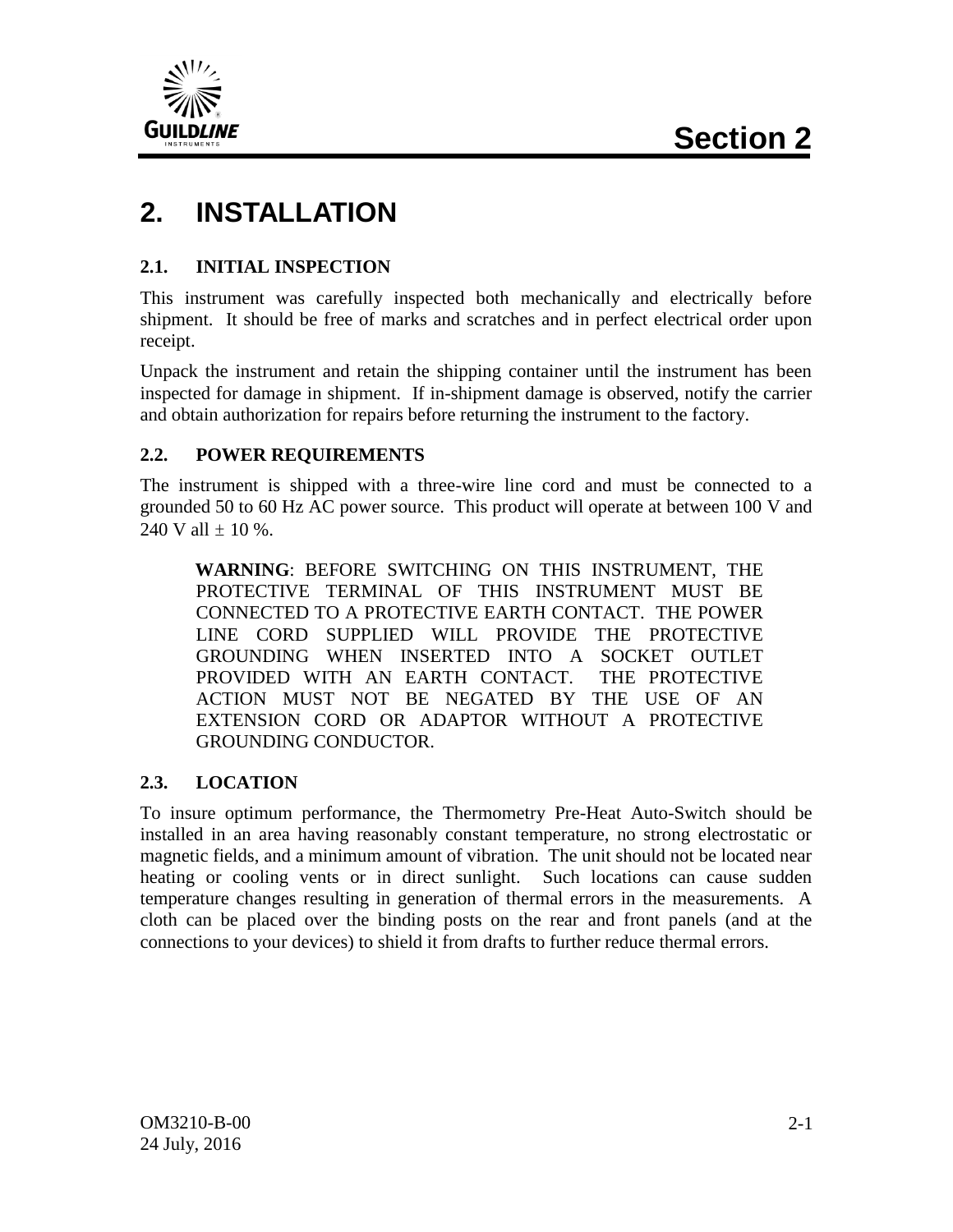

# **3. MANUAL OPERATION**

**3.1. FRONT PANEL**



**Figure 3-1: Front Panel Guildline Model 3210**

- 1. **TOUCH SCREEN INTERFACE** Used for front panel operation. Refer to section 3.3. for operation.
- 2. **PRT Terminals** Connect red terminals to one side of probe(s) under test and black terminals to the opposite side of the probe(s) under test. Low thermal binding posts are used with tellurium copper, gold flashed per MIL-G-45204.
- 3. **PRT LEDs** Multi-color LED that indicates Channel Status. Pre-heat enabled (yellow), Active Measurement Channel (green), Channel Off (not illuminated).
- 4. **POWER LED** Indicates the 3210 is powered on (red).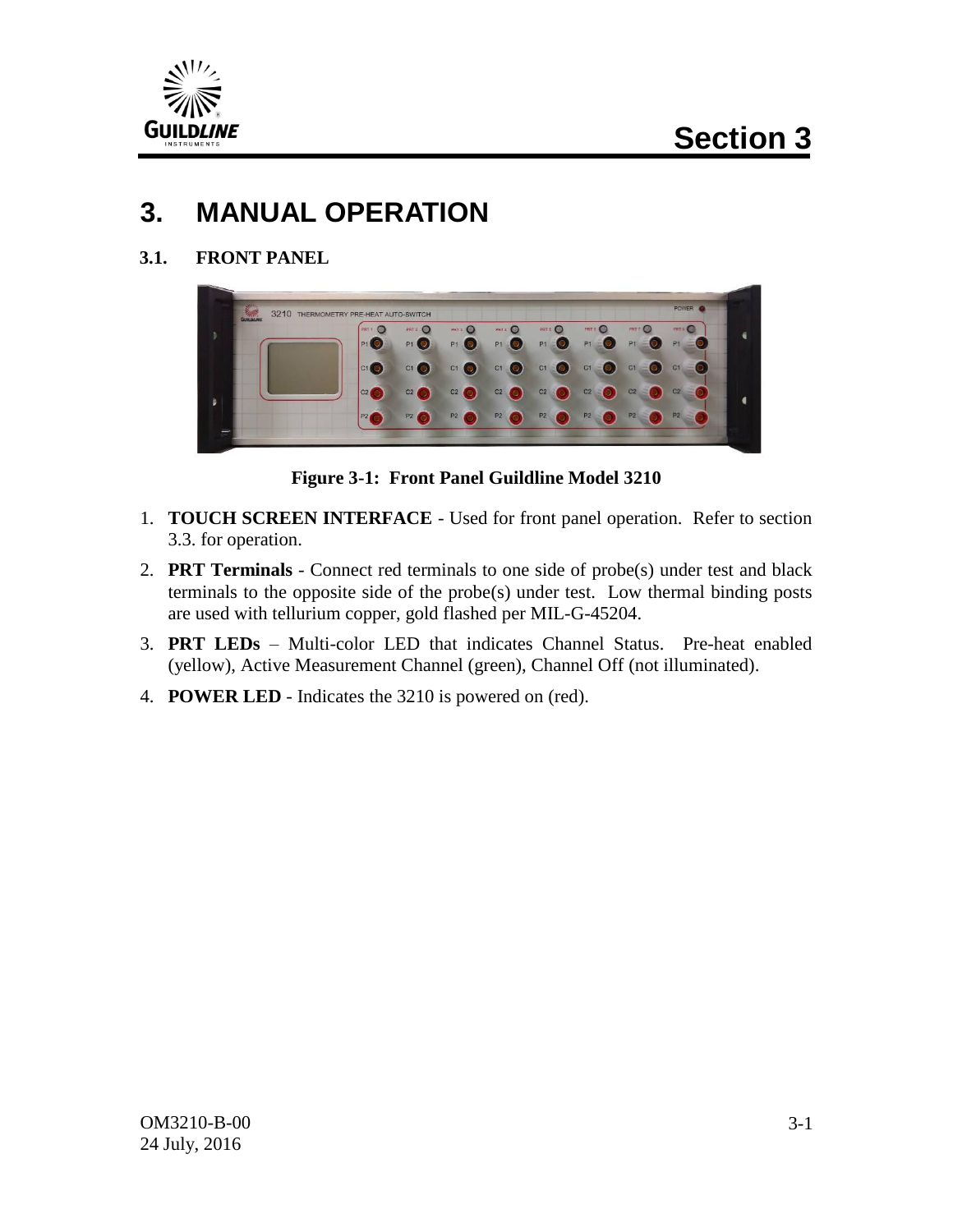

#### **3.2. REAR PANEL**



**Figure 3-2: Rear Panel Guildline Model 3210**

1. **RX INPUT** - Connect to potential and current terminals of the RX input of the Bridge. Low thermal binding posts are used with tellurium copper, gold flashed per MIL-G-45204.

2. **USB INTERFACE BUS** - Type A connector used to connect Thermometry Pre-Heat Auto-Switch to controller.

- 3. **POWER** Line input voltage on/off switch.
- 4. **120 V – 240 V AC POWER INPUT** IEC Line cord to AC mains. 100 V, 115 V 127 V, 220 V – 230 V, 240 V, all  $\pm$  10 %; 50 - 60 Hz.
- 5. **FUSE** 1/2 A Slow Blow for 100 V 127 V, 1/4 A Slow Blow for 220 V 240 V.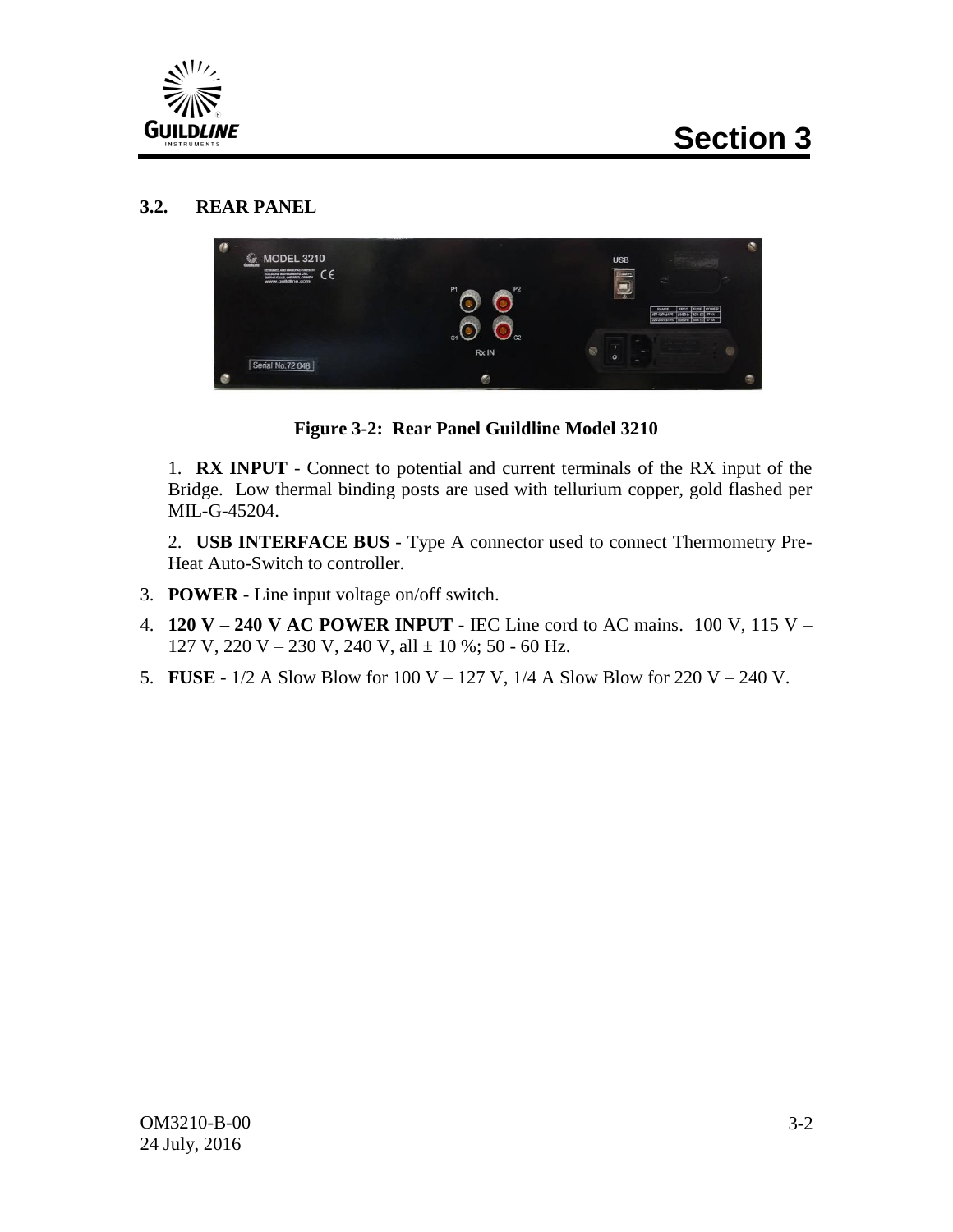

#### **3.3. FRONT PANEL OPERATION**

The Thermometry Pre-Heat Auto-Switch is operated manually using the touch screen interface. The screen dims after a short period of time of inactivity. To wake up the display simply touch anywhere on the screen.

#### **3.4. TOUCH SCREEN DISPLAY FUNCTIONS**

#### **3.4.1. Opening Banner**



The opening banner only appears on start-up of the 3210. The opening banner provides system information of the 3210 such as firmware revision and serial number of the 3210. To dismiss the opening banner simply touch anywhere on the screen.

#### **3.4.2. Main Display**



The Main Display screen indicates the selected channels and the pre-heat status current of all channels. On the display you will also see the status of each channel indicated by "\*" signifying the active measuring channel as well as "^" indicating the channels with active Pre-heat.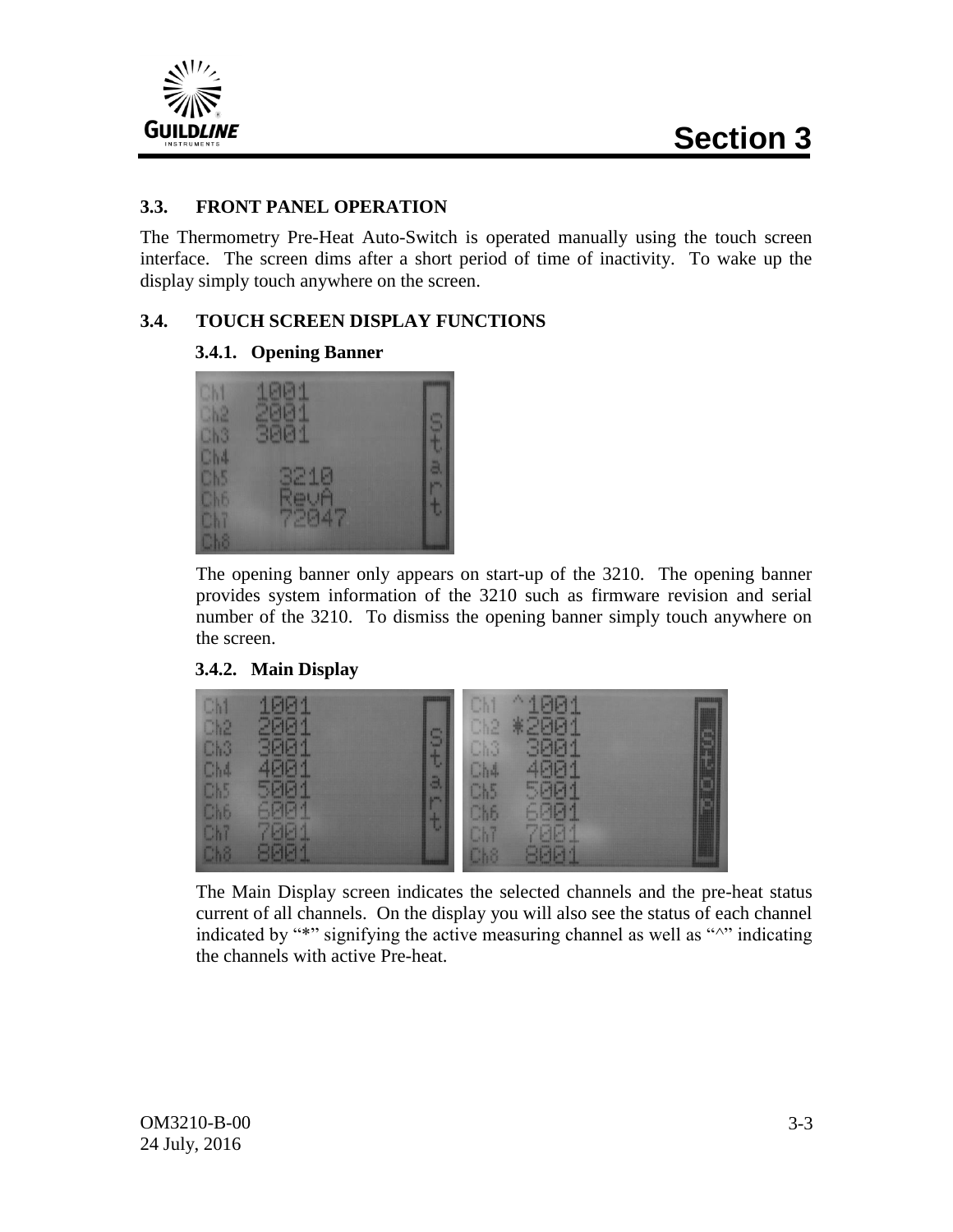

You can access the setup menus to set the current output value used for pre-heat, and control the state of the channel output by simply pressing on the screen on the line of the desired channels. Also to the right of the screen is a vertical Start/Stop button which activates the internal pre-heat current sources as set up for each individual channel.

#### **Note that the display responds better with the use of a touch screen stylus rather than a finger.**

#### **3.4.3. Data Entry Screens**

Other Data Entry Screens will be displayed after any numeric field is touched. The screen will indicate the name of the value being changed, the value currently in the field, and display the user input value. Pressing Ok will load the new value and return to the previous screen. Pressing Cancel will return to the previous screen with no change to the value. Pressing Clear will clear the entry and remain in the screen to allow new values to be entered.

#### **3.4.4. Setup Screen**



The Setup Screen displays and allows changes to be made to each channel of the 3210. There are both settings for state and pre-heat current. The "Set" function sets the channel as the active channel with the PRT being measured. The "Heat" function sets the channel to an active pre-heat with the entered amount of current. Lastly the "Clear" function clears the channel of both pre-heat and of being the active measurement channel.

Touching the arrow beside "Probe id" or "Current (mA)" will allow you to change these parameters.

**Note: This screen will update the settings in real time if the 3210 is already in the running/enabled state.**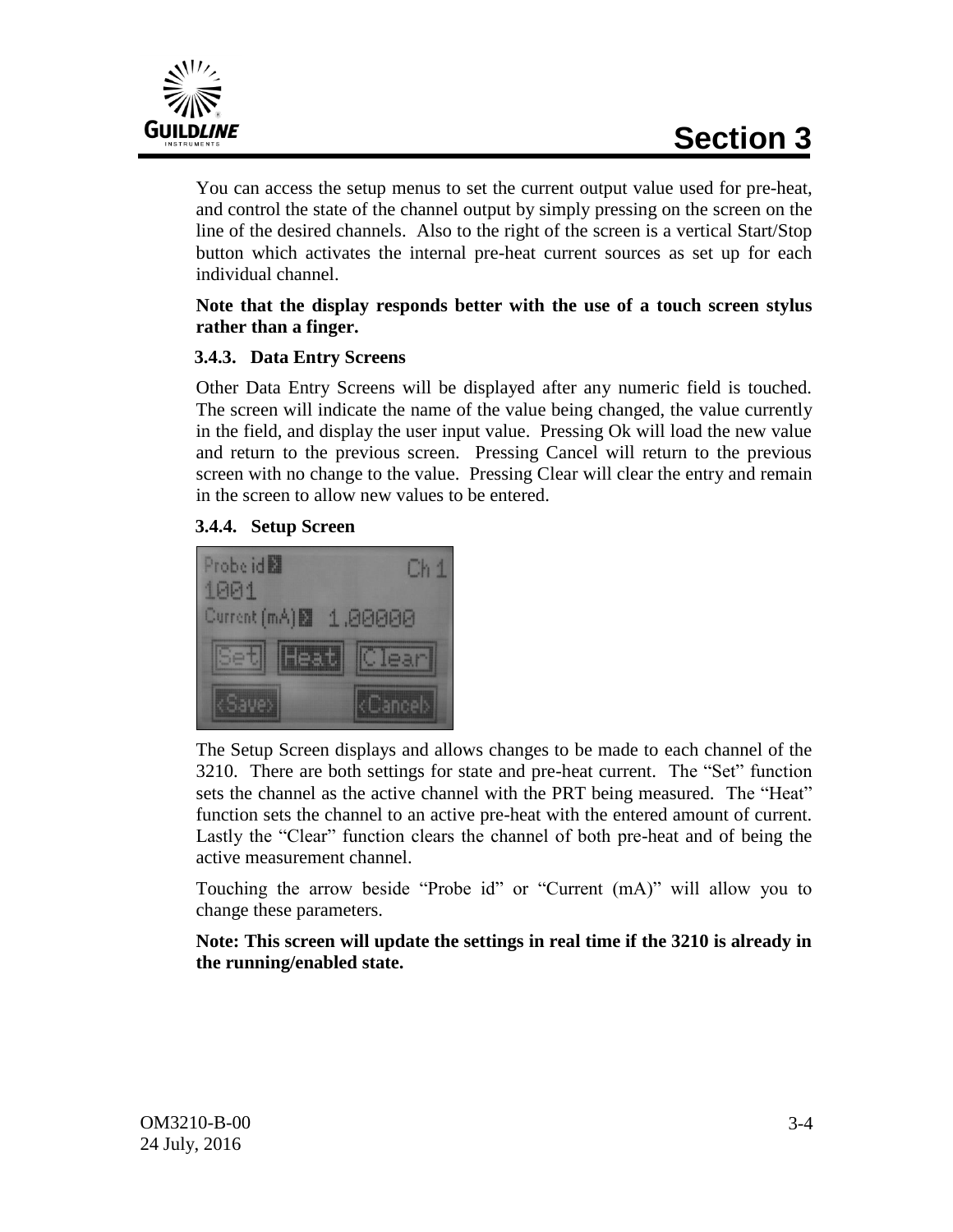

#### **3.4.5. Current - Data Entry Screen**



The Current - Data Entry screen allows the user to input the numeric parameters to control the pre-heat current magnitude. This screen is displayed when the "Current (mA)" arrow in the Setup display is touched. This screen will indicate the name of the value being changed, the value currently in the field, and display the user input value. Pressing Ok will load the new value and return to the previous screen. Pressing Cancel will return to the previous screen with no change to the value. Pressing Clear will clear the entry and remain in the screen to allow a new value to be entered.

#### **3.4.6. Probe ID Screen**



The Probe Id Screen displays and allows changes to the probe ID or serial number. To edit the existing number simply touch the number(s) on the screen. Pressing Ok will load the new value and return to the previous screen. Pressing Cancel will return to the previous screen with no change to the value. Pressing Clear will clear the entry and remain in the screen to new values to be entered.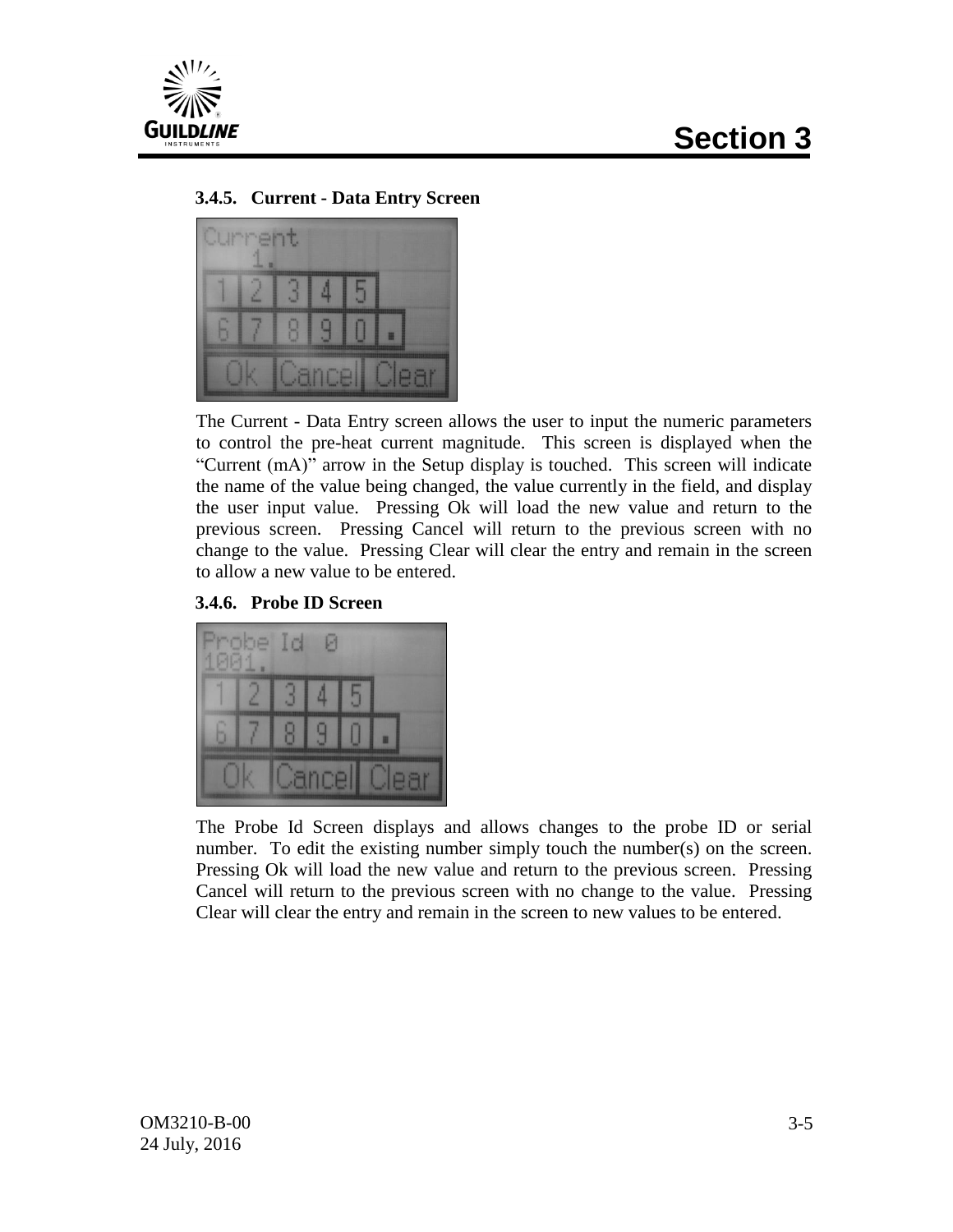

# **4. THEORY OF OPERATION**

#### **4.1. INTRODUCTION**

3210 Low Thermal Thermometry Pre-Heat Auto-Switches with extremely low thermal offsets are ideal for automating precision thermometry measurements to sub-ppm accuracy. This versatile Thermometry Pre-Heat Auto-Switch has sensitive latching relays. The major problem with conventional relays is the thermal offset voltage caused by the heat generated by the current in the relay coil. With this latching relay a short pulse of only 10 milliseconds is all that is required to toggle the contacts from one side to the other. Thus the heat generated is negligible.

On each PRT connection there is an independent programmable pre-heat current source. This pre-heat capability makes the 3210 ideal for use with not only multiple probes, but also for multiple probe types. Some common examples are SPRT, PRT, HTPRT and thermistors. Having the ability to pre-heat the probes prior to measurement removes the latency due to self-heating of the PRT and greatly improves the settling time for measurements.

#### **4.2. LOW THERMAL DESIGN**

Special care has been taken to minimize thermal offsets. The switches used are latching relays requiring only a short pulse to actuate, and thus no self-heating occurs.

Switching assemblies with eight relays to a PC board are housed in a heavy machined aluminium box. This isothermal enclosure helps to maintain a uniform temperature at each of the relay contacts.

The printed circuit edge connectors carry only the relay coil and panel light circuits. All the channel input lines are soldered to the relay boards directly to prevent the thermal and noise voltages caused by connectors.

#### **4.3. INTERNAL CIRCUITS**

The Thermometry Pre-Heat Auto-Switch is designed to allow easy operation from both the USB interface and the front panel. The USB interface is designed to work with a connected computer and installs as a Virtual COM Port and can be used with any terminal program which supports serial interfaces, such as HyperTerminal.

To operate from the front panel, the touch screen interface allows for the setting of each channel's parameters as well as to activate the 3210 current sources.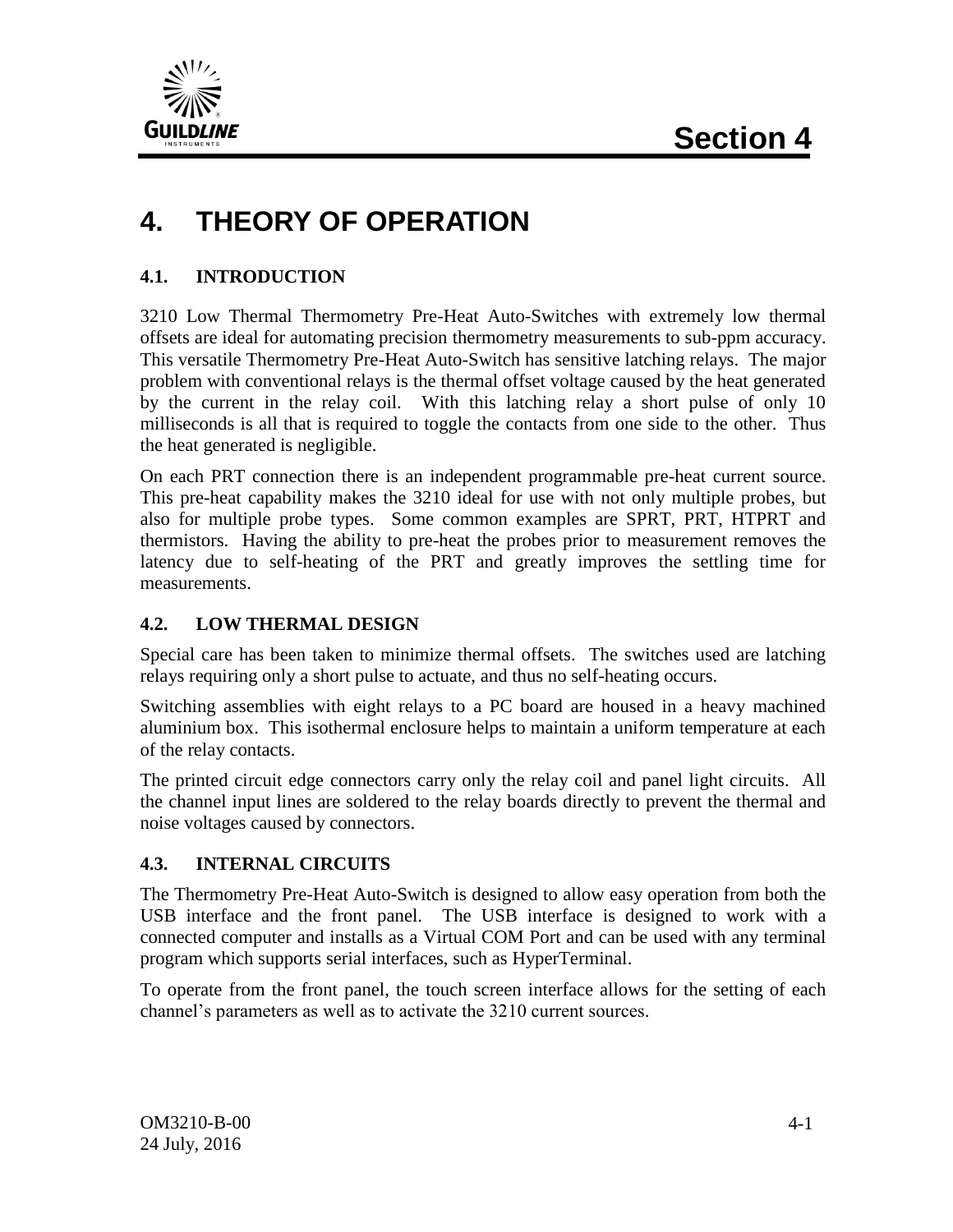

Both the touch screen interface and USB interface are controlled by a microprocessor which is kept isolated from the low thermal relays and current sources that are part of the measurement path. This high isolation ensures no noise or offsets will be present in measurements conducted with the 3210 due to heat and noise from the rest of the circuitry inside the 3210.

Particular care has been taken to avoid cross-talk on adjacent channels, which can be an issue for sub ppm measurements.

#### **4.4. CHANNEL PROTECTION**

The 3210 has several protection features to help ensure the equipment used with the 3210, as well as the 3210, will be safe from damage. If output current is turned on and the probe is not connected, or incorrectly connected, the light will turn red above the respective channel. The 3210 will also not allow for two probes to be simultaneously selected. Selecting any PRT channel will automatically disengage the previously selected channel.

The second method for protection is the 'close gate' lines to the decoder circuits. The control circuit will allow these gates to open only if the series protection line is complete to ground. One of the contacts on each relay is connected in series, and will complete the series protection circuit only if all the relays on the line are in the clear position. Thus, no relay on the A line can be closed if any other relay on the A line is already closed; and similarly no B line relay can be closed if any other relay on the B line is already closed. These series protection lines are brought out to terminals on the rear panel. Thus if more than one Thermometry Pre-Heat Auto-Switch is used in a large system and these terminals are connected together, all units in the system will be protected.

The third protection mechanism to protect devices from damage is not shown on the diagram but is part of the control logic circuit. This is the requirement that two pushbuttons on the front panel must be pressed at the same time for any relay to actuate. These would be either the A or B line button and any of the 16 relay selector push-buttons. This is to help prevent accidental operation. It takes two hands to operate the Thermometry Pre-Heat Auto-Switch from the front panel.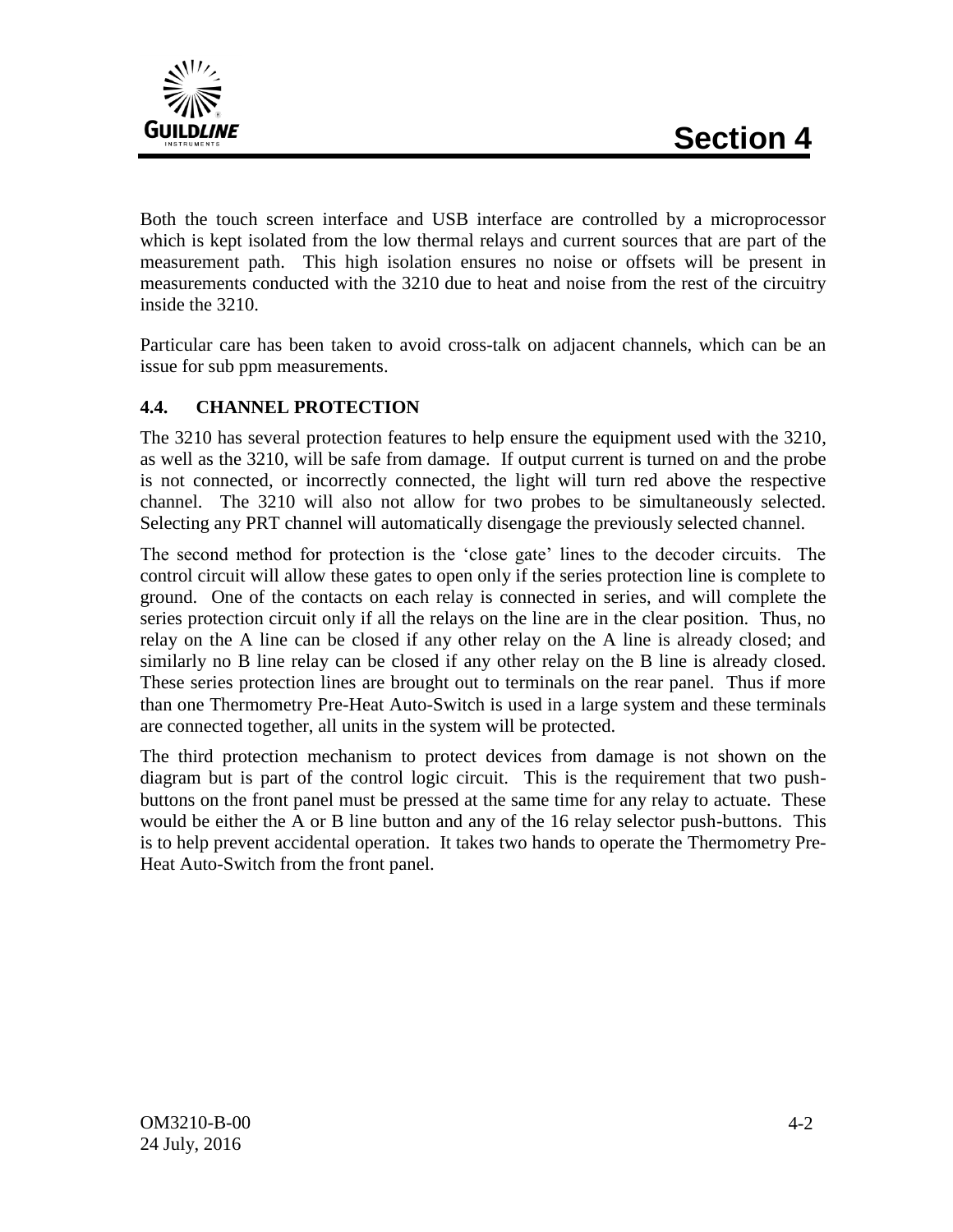

# **5. MAINTENANCE AND TROUBLE SHOOTING**

#### **5.1. PERIODIC MAINTENANCE**

There are no adjustments or controls in the Thermometry Pre-Heat Auto-Switch. Each relay should be operated at least 10 times in a given month to ensure it does not become stuck in a fixed position and that the contacts are kept clean.

#### **5.2. UNSTABLE READINGS**

The most common cause for unstable readings is poor connections between the units being measured and the Thermometry Pre-Heat Auto-Switch inputs. Loose connections or leads that are oxidized or unclean will cause unstable readings. The leads should be shiny and can be restored by lightly sanding with fine sandpaper and/or cleaning with isopropyl alcohol. Periodic cleaning of the leads and tightening connections may improve your readings. Ideally gold flashed copper banana jacks should be used for connection to Thermometry Pre-Heat Auto-Switch terminals for best contact quality and reliability.

Thermometry Pre-Heat Auto-Switch channels that are used less than once a month may develop a film on the relay contacts. The relay contacts are wiped clean each time they are used; however, if a relay is not used for a while the film may not be wiped clean with only one closing of the relay. Infrequently used relays should be switched on and off a few times before use.

#### **5.3. RELAY FAILURES**

Relay failure is the primary cause of Thermometry Pre-Heat Auto-Switch malfunction. All relays are carefully adjusted and very thoroughly screened. Improved relay drive circuits have minimized but not yet completely eliminated these failures. It is essential that all relays are operated on a monthly basis to minimize relay failures.

#### **5.4. SERVICE**

There are no user serviceable parts in the Thermometry Pre-Heat Auto-Switch. Contact Guildline Instruments for instructions should a fault be experienced.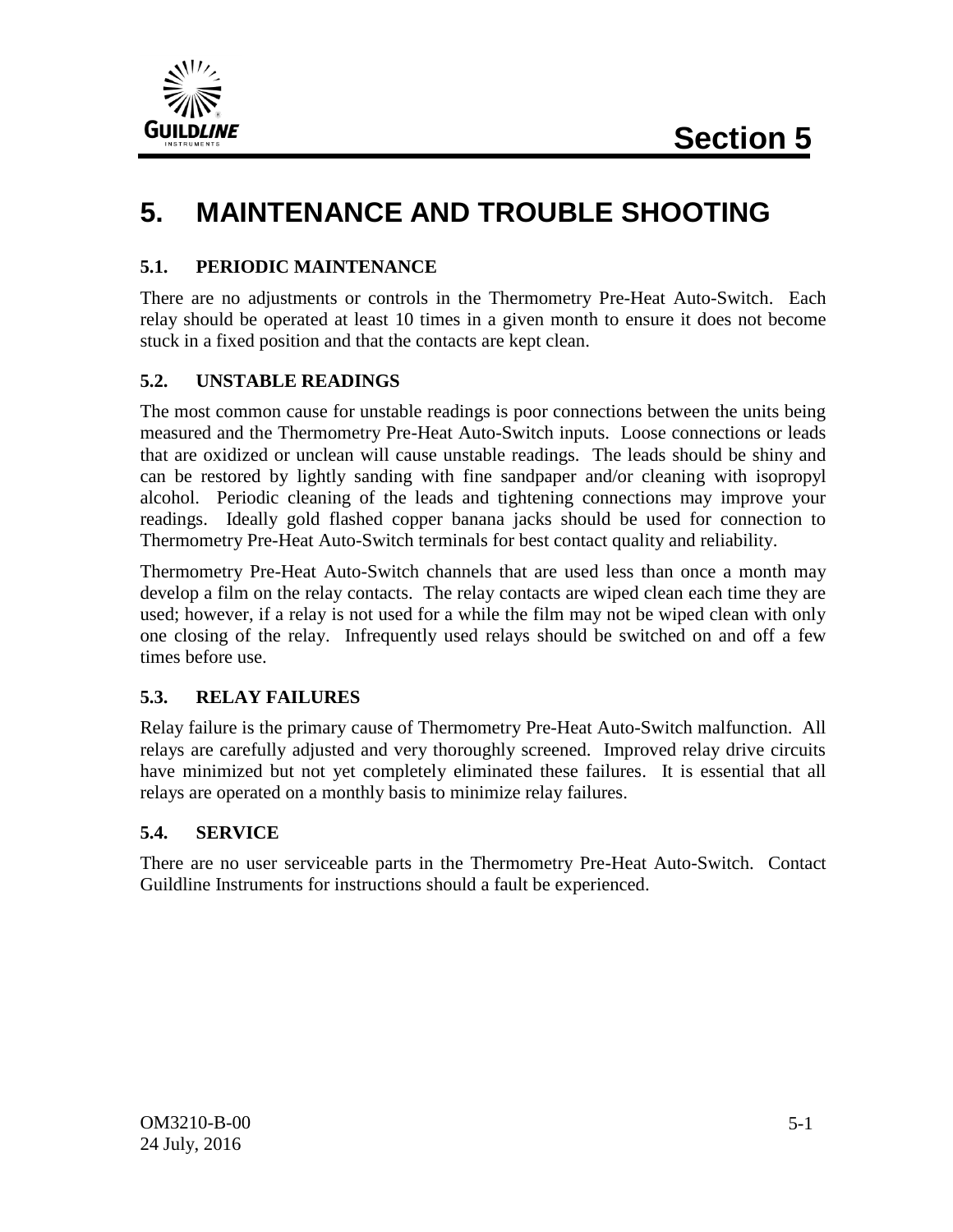

# **6. REMOTE CONTROL**

#### **6.1. REMOTE OPERATION**

The 3210 has a USB type A port located on the rear panel which is used for remote operation. The 3210, when powered on and connected to a computer, will install as a virtual COM Port on the computer. This COM Port can be used to communicate with the Guildline 3210 BridgeWorks software plugin, with any COM Port terminal program, or accessed programmatically in any software as a serial port. The communication is bidirectional thus allowing both setting the device and querying the status.

This section supplies a command reference for the 3210. For remote operation with the 3210 BridgeWorks plugin please refer to the plugin manual PLM3210.

#### **6.2. REMOTE COMMANDS**

A brief description of each of the possible remote commands and their syntax in BNF (Backus Naur Form) follows:

- words inside angle brackets (ie. < and > ) are defined items

- :== means "is defined to be"

- | means "or"

- [] means optional

- required letters are shown in upper case but may be upper or lower case

|                            | $\langle$ digit $\rangle := 0 1 2 3 4 5 6 7 8 9$                             |                                 |
|----------------------------|------------------------------------------------------------------------------|---------------------------------|
| $<$ letter $>$             | $:=$ A B C  Z a b c  z                                                       |                                 |
| $\langle$ string $\rangle$ | $:=$ < letter> $\vert$ < letter> < string>                                   |                                 |
| <boolean></boolean>        | $:==0 1$                                                                     |                                 |
|                            | $\langle$ unsigned> $:=\langle$ digit> $ \langle$ digit> $\rangle$ unsigned> |                                 |
| $\langle$ nr1>             | $:=$ [+ -] <unsigned></unsigned>                                             |                                 |
| $\langle nr3\rangle$       | $:=$ <nr1>[.[<unsigned>]][E<nr1>]</nr1></unsigned></nr1>                     |                                 |
| $\mathord{<}2\mathord{>}$  | $:=$ < letter > $\vert$ < digit >                                            |                                 |
| $<^*>$                     | $:= [<^*>]$                                                                  | : not to be confused with *     |
| $<$ DD>                    | $:=<$ unsigned>                                                              | : limited to range 131          |
| $<$ MM $>$                 | $:=<$ unsigned $>$                                                           | : limited to range 112          |
| <yyyy></yyyy>              | $:=<$ unsigned>                                                              | : limited to ranges 1999 and up |
|                            |                                                                              |                                 |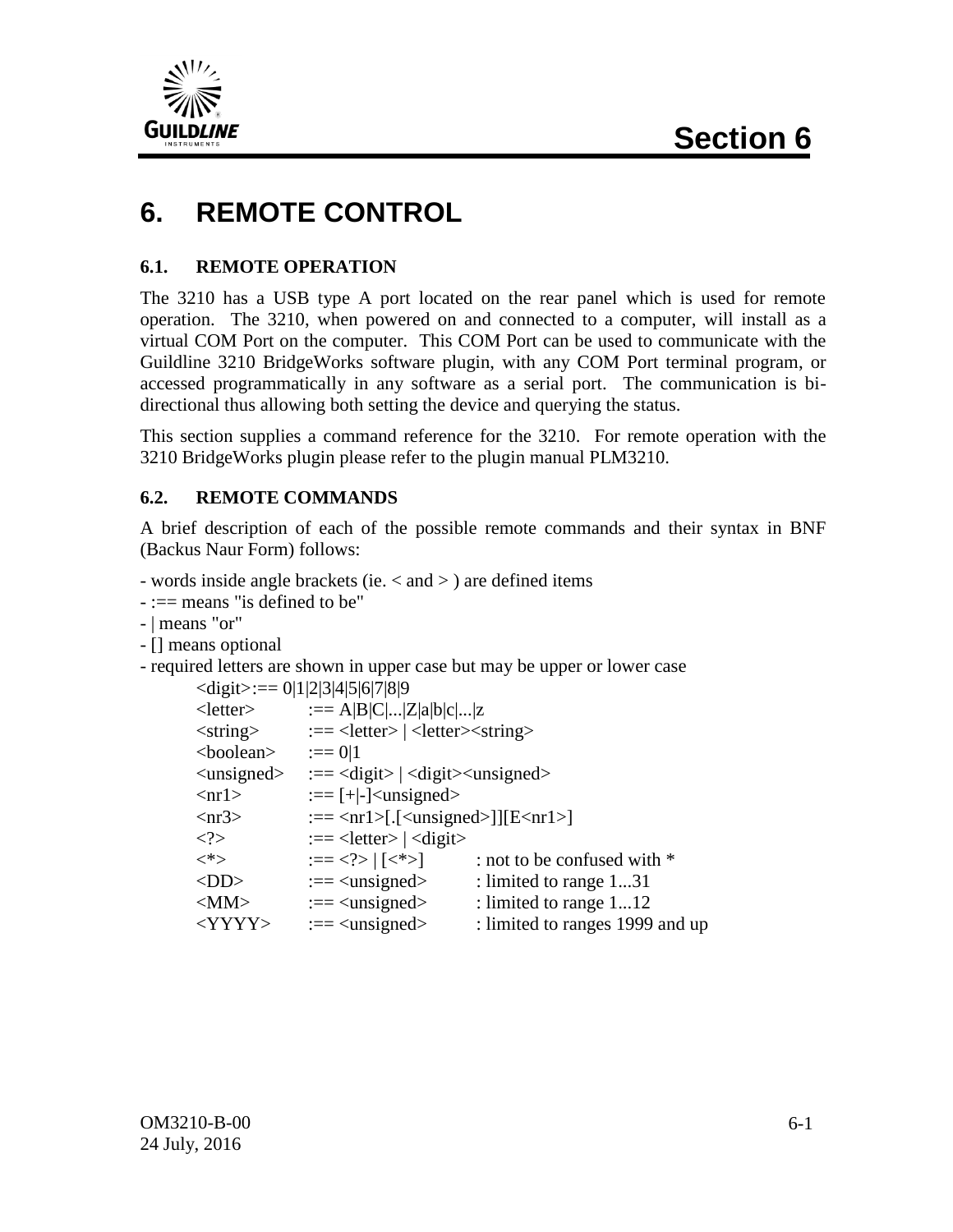



The STB Bits are as follows:

bit  $7 =$  (unused) bit  $6 = SRQ$  (service request) ; set when  $(SRQ\_mask|GPIB\_STAT\_PORT)$  != 0 bit  $5 = ESB$  (event summary) ; set when bitwise AND of ESE, register is not zero bit  $4 =$ MAV (message available) ; set when GPIB Tx buffer has data available ; cleared when the buffer is empty bit  $3 = IFL$  (input buffer full) ; set when input buffer is over 80 % full ; cleared when input buffer drops under 20 % full  $bit 2 = CHK$  (Checksum calculation complete) bit  $1 = RDY$  (ready) ; set when unit has a stable reading ; cleared when unit is working bit  $0 = \text{OVR}$  (over range) ; set when over range detected (in ISR)

; cleared when over range cleared

#### **COMMAND COMMENT**

| $*CLS$                                 | clear status register                               |
|----------------------------------------|-----------------------------------------------------|
| $*ESR?$                                | query, display event status register                |
| $*ESE?$                                | query, display event status enable                  |
| $*ESE \langle \text{unsigned} \rangle$ | set event status enable                             |
| $*IDN?$                                | query, display identity of unit                     |
| *OPT?                                  | query, display any reportable options               |
| $*OPC?$                                | query, operation complete                           |
| $*$ OPC                                | set operation complete bit in event status register |
| *RST                                   | reset the instrument to a known defined state       |
| $*STB?$                                | query, display serial poll status byte              |
| $*SRE?$                                | query, display service request mask                 |
| $*SRE \langle unsigned \rangle$        | set the service request mask                        |
| $*TST?$                                | query, display results of self-test                 |
| $*WAI$                                 | set communication wait timeout                      |
|                                        |                                                     |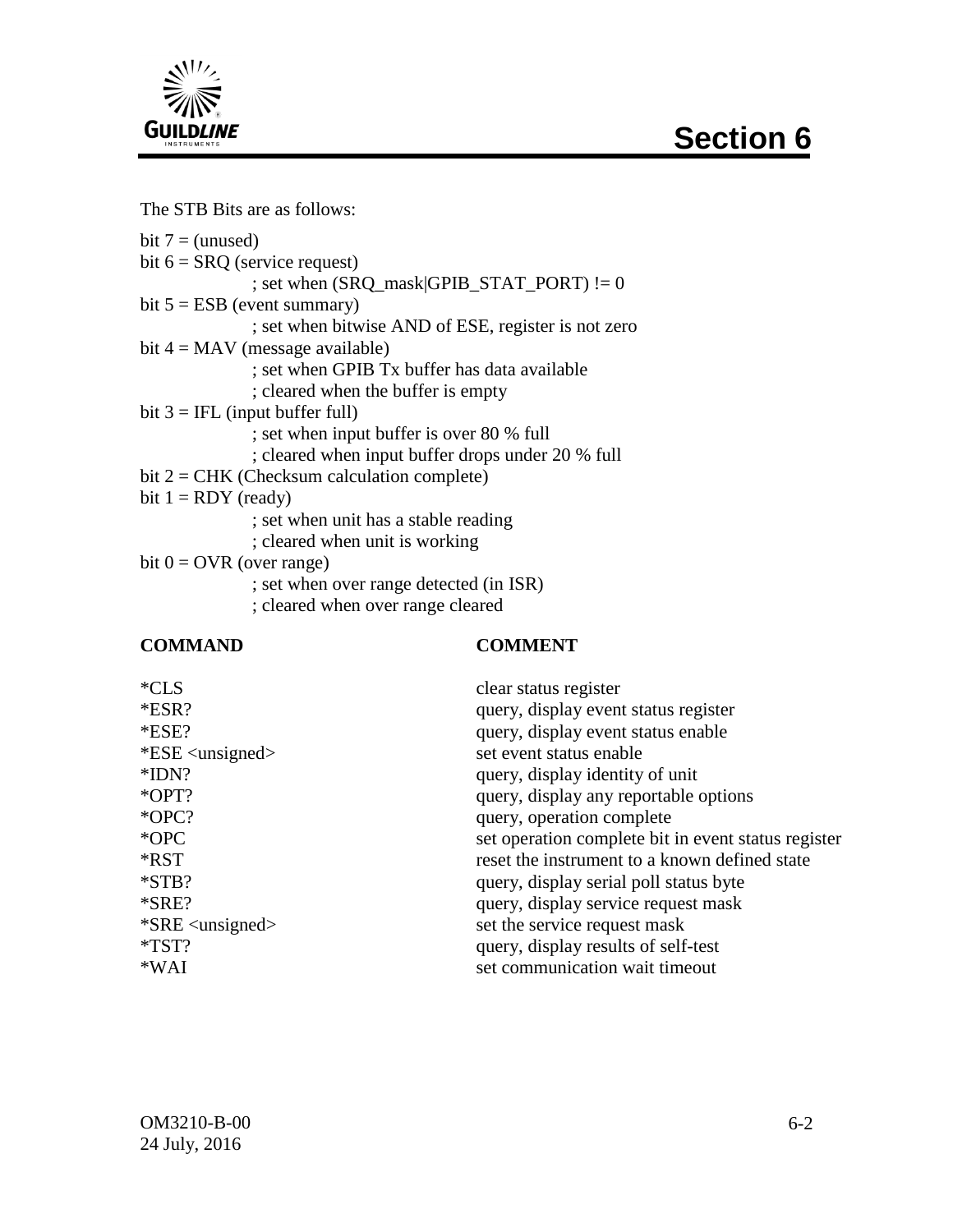

# **Section 6**

## **COMMAND COMMENT**

| MEASure <state></state>                         | select the measurement state<br>$<$ state>:== 0 1<br>type <boolean><br/><math>0 := OFF</math><br/><math>1 := ON</math></boolean>                                                  |
|-------------------------------------------------|-----------------------------------------------------------------------------------------------------------------------------------------------------------------------------------|
| MEASure?                                        | query, display the measurement state of the<br>instrument                                                                                                                         |
| CURRent <channel>,<cur></cur></channel>         | set the channel pre-heat current<br>$\epsilon$ channel>:== 1 2 3 4 5 6 7 8<br>type $\langle$ digit $\rangle$<br>$\langle cur \rangle :=$ value from 0 to 150.000mA                |
| CURRent? {1 2 3 4 5 6 7 8}                      | type $\langle$ unsigned $\rangle$<br>query, display the channel pre-heat current<br>$\epsilon$ channel>:== 1 2 3 4 5 6 7 8<br>type $\langle$ digit $\rangle$                      |
| PROBe:State <channel>,<state></state></channel> | set the channel state<br>$\le$ channel>:== 1 2 3 4 5 6 7 8<br>type $\langle$ digit $\rangle$<br>$<$ state>:== 0 1 2<br>type $\langle$ digit $\rangle$<br>$0 := OFF$<br>$1 := SET$ |
| PROBe:State? {1 2 3 4 5 6 7 8}                  | $2 := PRE-HEAT$<br>query, display the channel state<br>$\le$ channel>:== 1 2 3 4 5 6 7 8<br>type $\langle$ digit $\rangle$                                                        |
| $PROBe:ID <$ channel>, $< id$                   | set the channel probe ID<br>$\le$ channel>:== 1 2 3 4 5 6 7 8<br>type $\langle$ digit $\rangle$<br>$\langle id \rangle :=$ Probe ID or Serial Number                              |
| PROBe:ID? {1 2 3 4 5 6 7 8}                     | type $\langle$ string $\rangle$<br>query, display the channel probe ID<br>$\le$ channel>:== 1 2 3 4 5 6 7 8<br>type $\langle$ digit $\rangle$                                     |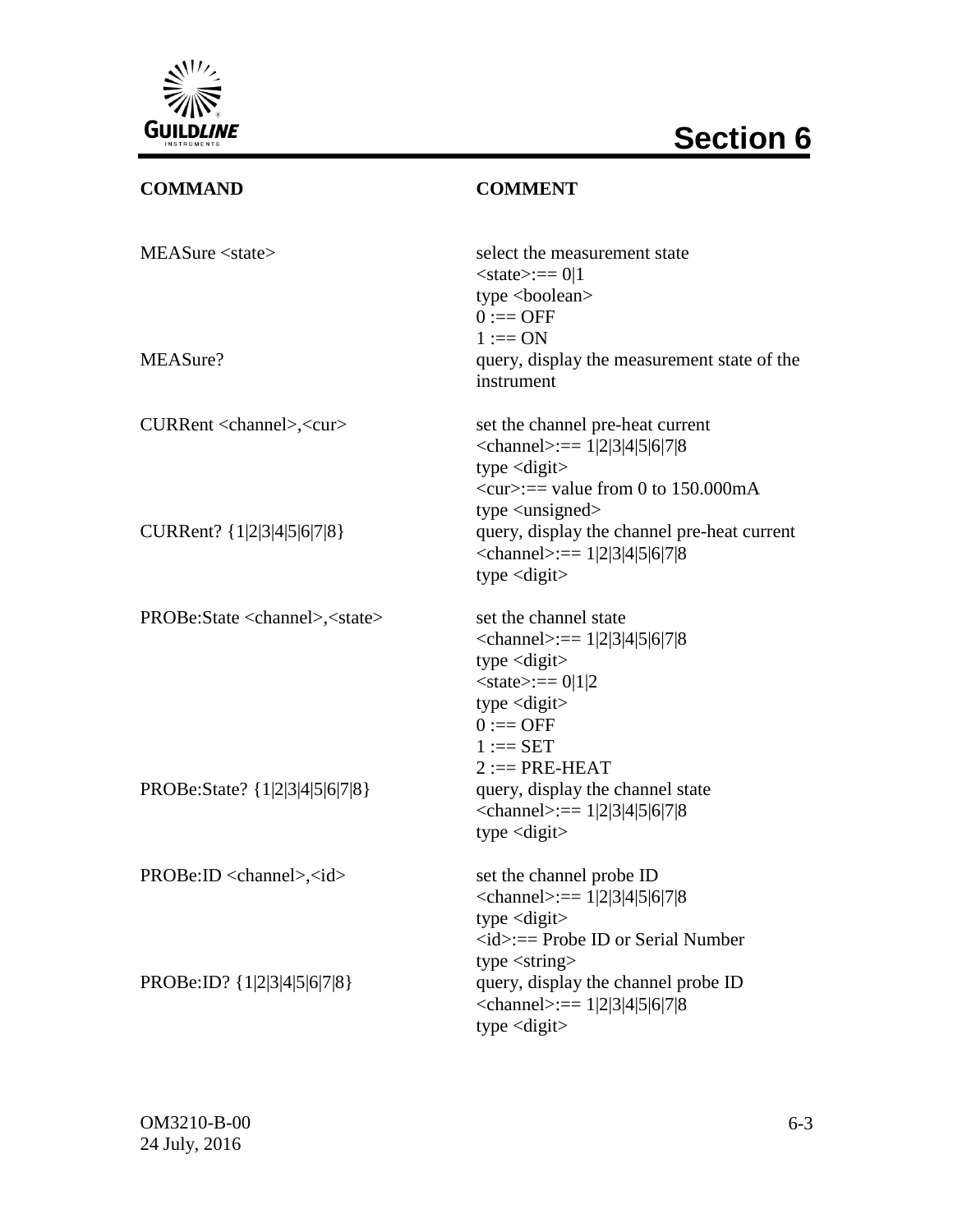

# **Section 6**

## **COMMAND COMMENT**

| SYSTem:TERSe                                     | respond to commands with a minimum data<br>set                                                                                                                                          |
|--------------------------------------------------|-----------------------------------------------------------------------------------------------------------------------------------------------------------------------------------------|
| SYSTem:VERBose                                   | respond to commands with a minimum data<br>set                                                                                                                                          |
| SYSTem:VERSion?<br>SYSTem:LOCAl<br>SYSTem:REMOTE | query, display the installed software version<br>respond to local operation (unlock local)<br>respond to remote operation (lock out local)<br>respond to local operation (unlock local) |
| SerialNumber <                                   | set the system serial number<br>$\le$ serial $\ge$ :== 32 bit integer value<br>type $\langle$ unsigned $\rangle$                                                                        |
| SerialNumber?                                    | query, display the system serial number                                                                                                                                                 |
| <b>RESET</b>                                     | reset instrument to power on reset state                                                                                                                                                |